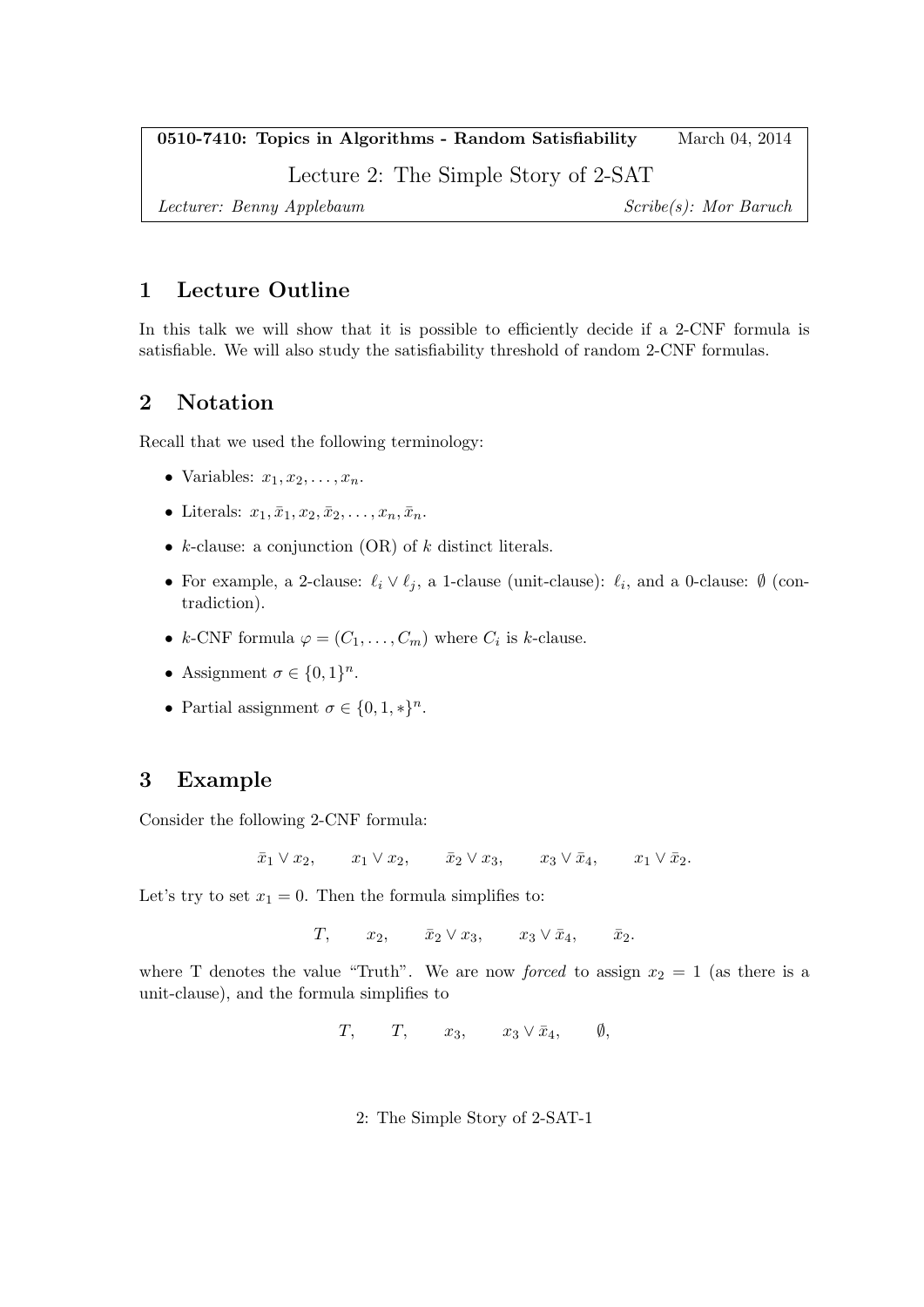where  $\emptyset$  is the empty clause which denotes contradiction. So we have to backtrack to the last *free step*. Let's try  $x_1 = 1$ :

 $x_2, T, \bar{x}_2 \vee x_3, x_3 \vee \bar{x}_4, T.$ 

We are now forced to set  $x_2 = 1$ :

 $T$ ,  $T$ ,  $x_3$ ,  $x_3 \vee \overline{x}_4$ ,  $T$ .

We are now forced to set  $x_3 = 1$ :

$$
T, \qquad T, \qquad T, \qquad T, \qquad T,
$$

and any value for  $x_4$  will satisfy the formula. Hence, we've found two satisfying assignments:  $(1,1,1,0)$ ,  $(1,1,1,1)$ .

### 4 An Efficient Algorithm based on Unit Clause Propogation

Abstracting the above example, we present an algorithm that attempts to satisfy a 2-CNF formula  $\varphi$  as follows.

#### Algorithm $(\varphi)$

- (0) Initialize empty assignment  $\sigma = *^n$ .
- (1) If all variables are assigned return  $\sigma$ .
- (2) Choose an unassigned variable  $x_i$ .
	- (a) (Try  $x_i = 1$ )
		- Set  $\sigma_i = 1, \varphi' \leftarrow$  Simplify $(\varphi, x_i)$ .
		- $\varphi' \leftarrow$  Unit Clause Propagation( $\varphi'$ ).
		- If  $\varphi'$  does not contain  $\emptyset$  goto (1).
	- (b) (Try  $x_i = 0$ )
		- Unassign variables from step (a).
		- Set  $\sigma_i = 0, \varphi' \leftarrow$  Simplify $(\varphi, \bar{x}_i)$ .
		- $\varphi' \leftarrow$  Unit Clause Propagation( $\varphi'$ ).
		- If  $\varphi'$  does not contain  $\emptyset$  goto (1).
- (3) Halt with "UNSAT".

Simplify( $\varphi, \ell_i$ )

- $\forall$  clause  $C \in \varphi$ :
	- If  $\ell_i \in C$ , remove C.
	- If  $\bar{\ell}_i \in C, C \leftarrow C \setminus \bar{\ell}_i$ .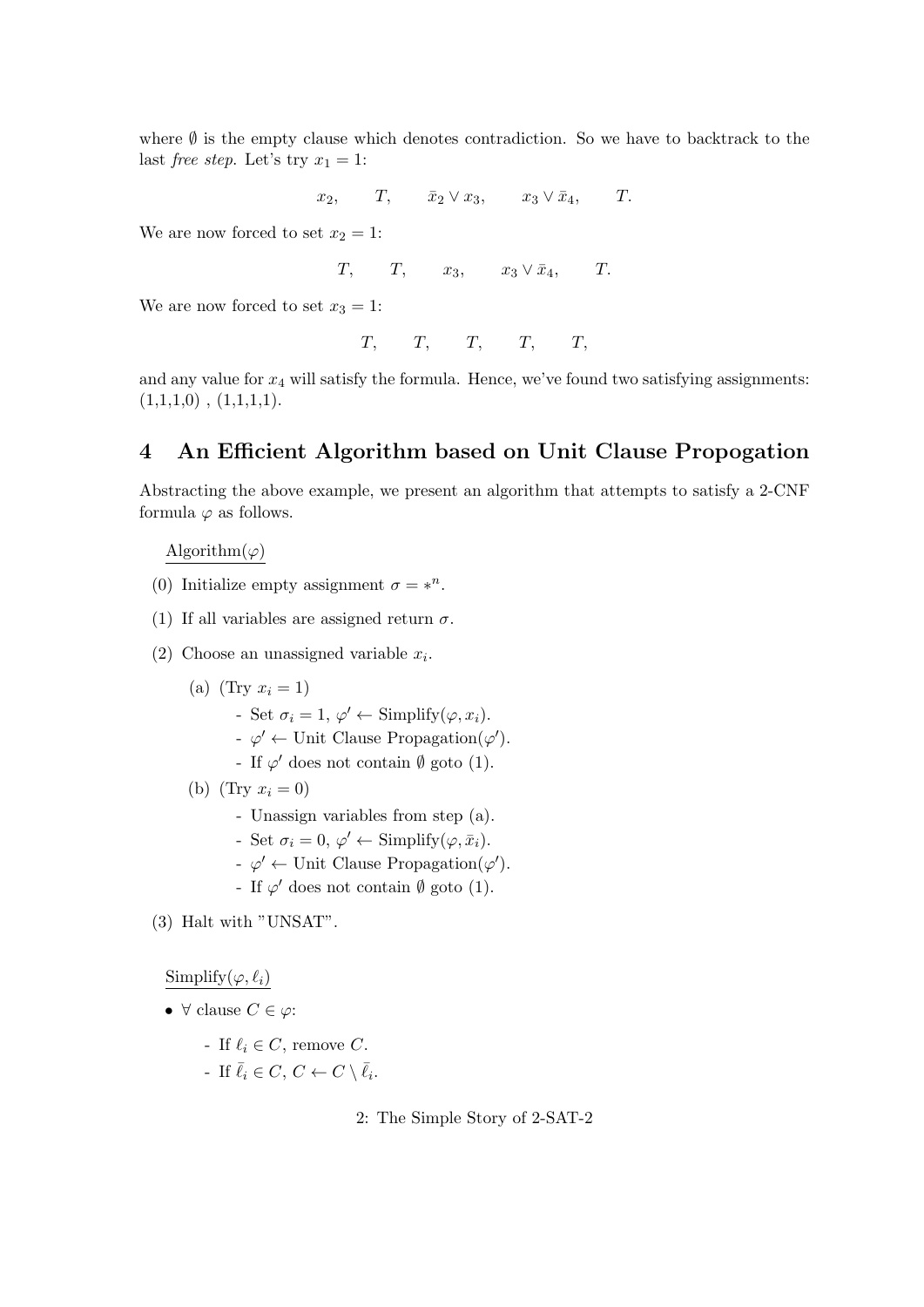- Otherwise, copy C as is.
- Output the modified formula.

Unit Clause Propagation( $\varphi$ )

- While  $\exists$  unit clause  $\ell_i$ :
	- Update  $\sigma$ : if  $\ell_i = x_i$  set  $\sigma_i = 1$ , else  $(\ell_i = \bar{x}_i)$  set  $\sigma_i = 0$ .
	- $\varphi \leftarrow$ Simplify $(\varphi, \ell_i)$ .

**Complexity.** Let n denote the number of variables and let m denote the number of clauses. It is not hard to verify that there are at most  $n$  outer iterations and that each call to UCP takes at most  $O(m)$  time, therefore the running time of Algorithm is  $O(m \cdot n)$ . (Home assignment: Find an implementation in  $O(n+m)$  complexity.)

#### 4.1 Correctness

**Lemma 1** If the algorithm outputs an assignment  $\sigma$ , then  $\sigma$  satisfies  $\varphi$ .

We will need the following definition: A partial assignment  $\sigma \in \{0,1,*\}^n$  violate a clause  $C = \ell_i \vee \ell_j$  if:  $\sigma_i$  and  $\sigma_j$  are assigned (i.e., $\sigma_i, \sigma_j \neq *)$  and  $\sigma_i$  doesn't satisfy  $\ell_i$  and  $\sigma_j$  doesn't satisfy  $\ell_i$ .

The lemma follows from the following invariance.

**Invariance 2** At the beginning of each iteration, the current partial assignment  $\sigma^{(i)}$  does not violate any of the clauses of C.

Proof of Invariance 2: By induction on i. The basis is trivial as in the first iteration  $\sigma = *^n$  and so none of the clauses are violated.

Step: we'll prove that none of the clauses C are violated by  $\sigma^{(i+1)}$ . If both variables of C were assigned before the last iteration, then, by the induction hypothesis,  $\sigma^{(i)}$  doesn't violate C, and therefore, so is  $\sigma^{(i+1)}$ . If both variables of C were assigned in the last iteration, then C must be satisfied by  $\sigma^{(i+1)}$ , otherwise, the algorithm finds a contradiction.

**Lemma 3** If the algorithm outputs UNSAT, then  $\varphi$  is unsatisfiable.

**Proof** Let  $\varphi'$  be the formula at the beginning of the iteration in which A halts, and let  $x_i$  be the variable chosen at step (2) of this last iteration. Note that  $\varphi'$  is a 2-CNF formula and  $\varphi' \subseteq \varphi$  (i.e., all the clauses of  $\varphi'$  appear as clauses in  $\varphi$ ). Hence, it suffices to show that  $\varphi'$  is unsatisfiable. Let  $\varphi_0 = \text{Simplify}(\varphi', x_i = 0)$  and  $\varphi_1 = \text{Simplify}(\varphi', x_i = 1)$ . It suffices to show that both  $\varphi_0$  and  $\varphi_1$  are unsatisfiable. Recall that the formula UCP( $\varphi_0$ ) and the formula UCP( $\varphi_1$ ) contain a contradiction. The proof now follows by noting that if UCP( $\psi$ ) contains a contradiction, then  $\psi$  is UNSAT.

Therefore, we have an efficient algorithm for SAT of 2-CNF.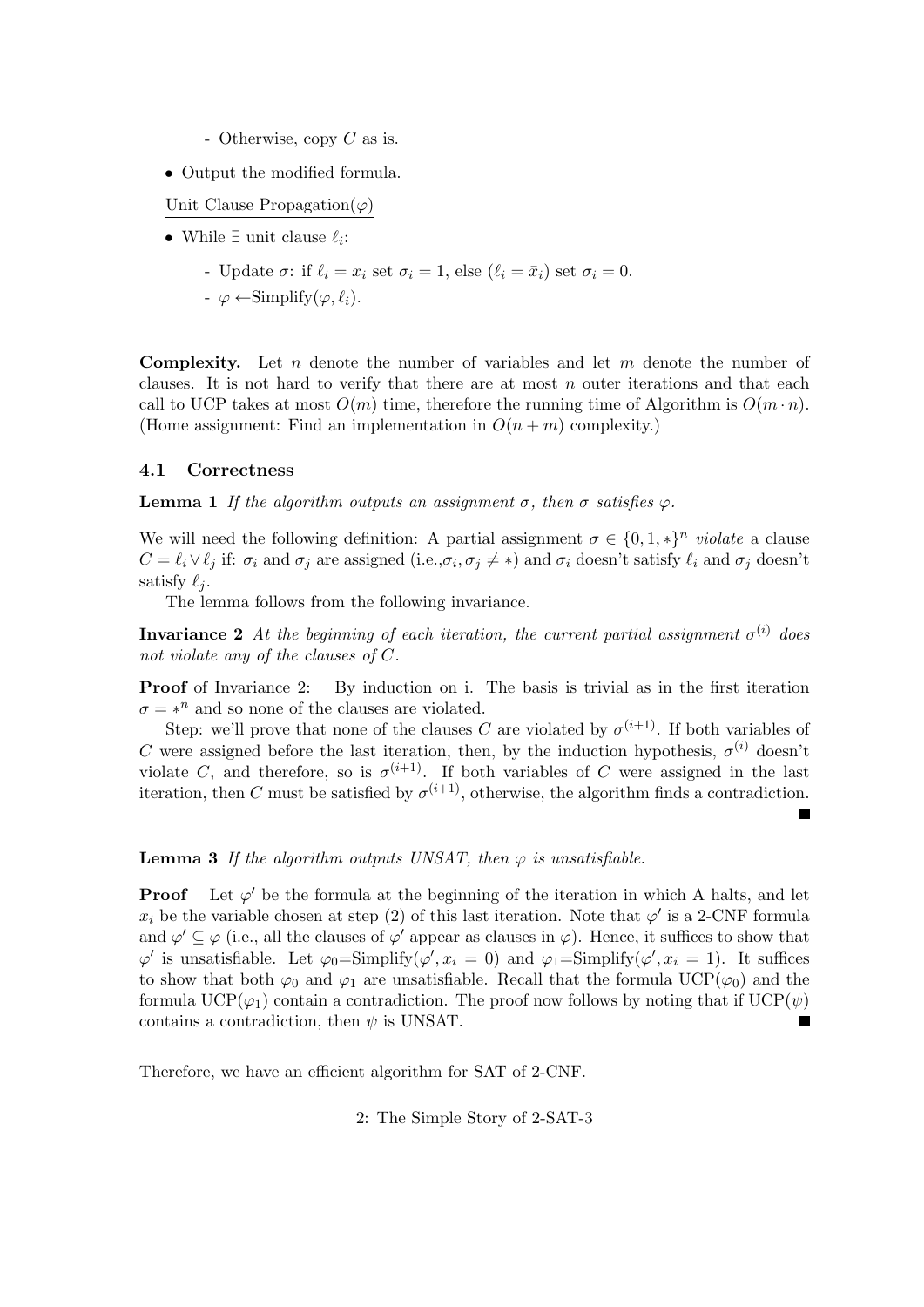### 5 Graphical View

For a 2-CNF formula  $\varphi$ , define the implication graph  $G = G_{\varphi}$  as follows:

- nodes  $x_1, \bar{x}_1, x_2, \bar{x}_2, \ldots, x_n, \bar{x}_n$
- for a clause  $\ell_i \vee \ell_j$  define the edges:

$$
\begin{aligned} \bar{\ell}_i &\rightarrow \ell_j \\ \bar{\ell}_j &\rightarrow \ell_i \end{aligned}
$$

Main property: Let  $\sigma$  be a satisfying assignment. If  $\sigma$  satisfies a node v, then  $\sigma$  satisfies all nodes u achievable from v.

The property can be proven by induction on the length of the path.

**Theorem 4**  $\varphi$  is satisfiable iff the graph G does not contain a "contradiction path" of the form:

$$
\ell_i \to \cdots \to \bar{\ell}_i \to \cdots \to \ell_i.
$$

#### Proof

- 1. ( $\exists$  contradiction path  $\Rightarrow \varphi$  is UNSAT):
	- Take a potential assignment  $\sigma$ .
	- If  $\sigma$  satisfies  $\ell_i$ , then by Property it must satisfy  $\bar{\ell}_i$ . Contradiction.
	- If  $\sigma$  satisfies  $\bar{\ell}_i$ , then by Property it must satisfy  $\ell_i$ . Contradiction.

2. ( $\varphi$  is UNSAT  $\Rightarrow \exists$  contradiction path): If  $\varphi$  is UNSAT  $\Rightarrow$  Algorithm Halts.  $\Rightarrow$  for some  $x_i$  we have:

- (a)  $\ell_i \leftarrow \cdots \leftarrow x_i \rightarrow \cdots \rightarrow \overline{\ell}_i$
- (b)  $\ell_k \leftarrow \cdots \leftarrow \bar{x}_i \rightarrow \cdots \rightarrow \bar{\ell}_k$

In our graph, if  $\ell_i \to \ell_j$  is an edge, then  $\bar{\ell}_j \to \bar{\ell}_i$  is also an edge.

By reversing edges and negating:  $(a) \Rightarrow x_i \to \cdots \to \overline{\ell}_j \to \cdots \to \overline{x}_i$  $(b) \Rightarrow \bar{x}_i \to \cdots \to \bar{\ell}_k \to \cdots \to x_i$ 

Therefore, there exists a contradiction path.